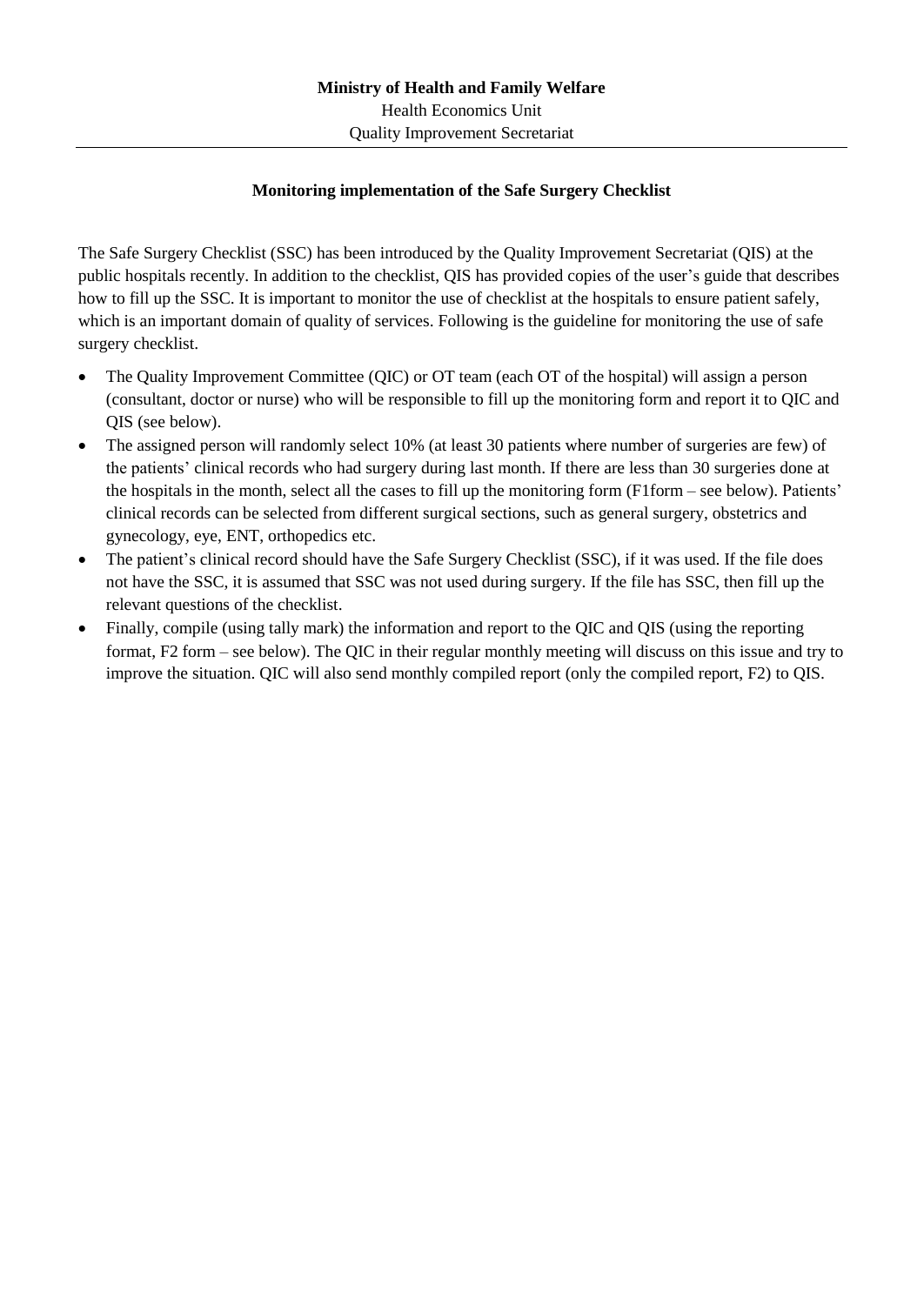## **F1: Monitoring of Safe Surgery Checklist (SSC) form**

| 2. Case no.:                                                             |                             |                                                    |  |  |
|--------------------------------------------------------------------------|-----------------------------|----------------------------------------------------|--|--|
| 3. Type of surgery:                                                      | 1. General                  | 2. Obstetric                                       |  |  |
|                                                                          | 3. Orthopedic               | 4. ENT                                             |  |  |
|                                                                          | 5. Eye                      | 6. Gynecology                                      |  |  |
|                                                                          | 7. Pediatric                | 8. Plastic                                         |  |  |
|                                                                          | 9. Others (specify): $\_\_$ |                                                    |  |  |
| 4. Safe Surgery Checklist (SSC) used:                                    | 1. Yes                      | 2. No (SSC not found with<br>the clinical records) |  |  |
| If used then,                                                            |                             |                                                    |  |  |
| Sing In:                                                                 |                             |                                                    |  |  |
| All relevant points were checked:                                        | 1. Yes                      | 2. No                                              |  |  |
| Time out:                                                                |                             |                                                    |  |  |
| All relevant points were checked:                                        | 1. Yes                      | 2. No                                              |  |  |
| Sign out:                                                                |                             |                                                    |  |  |
| All relevant points were checked:                                        | 1. Yes                      | 2. No                                              |  |  |
| Filled up all points of all sections (Sign<br>In; Time Out and Sign Out) | 1. Yes                      | 2. No                                              |  |  |
| Checklist was signed by all:                                             | 1. Yes                      | 2. No                                              |  |  |